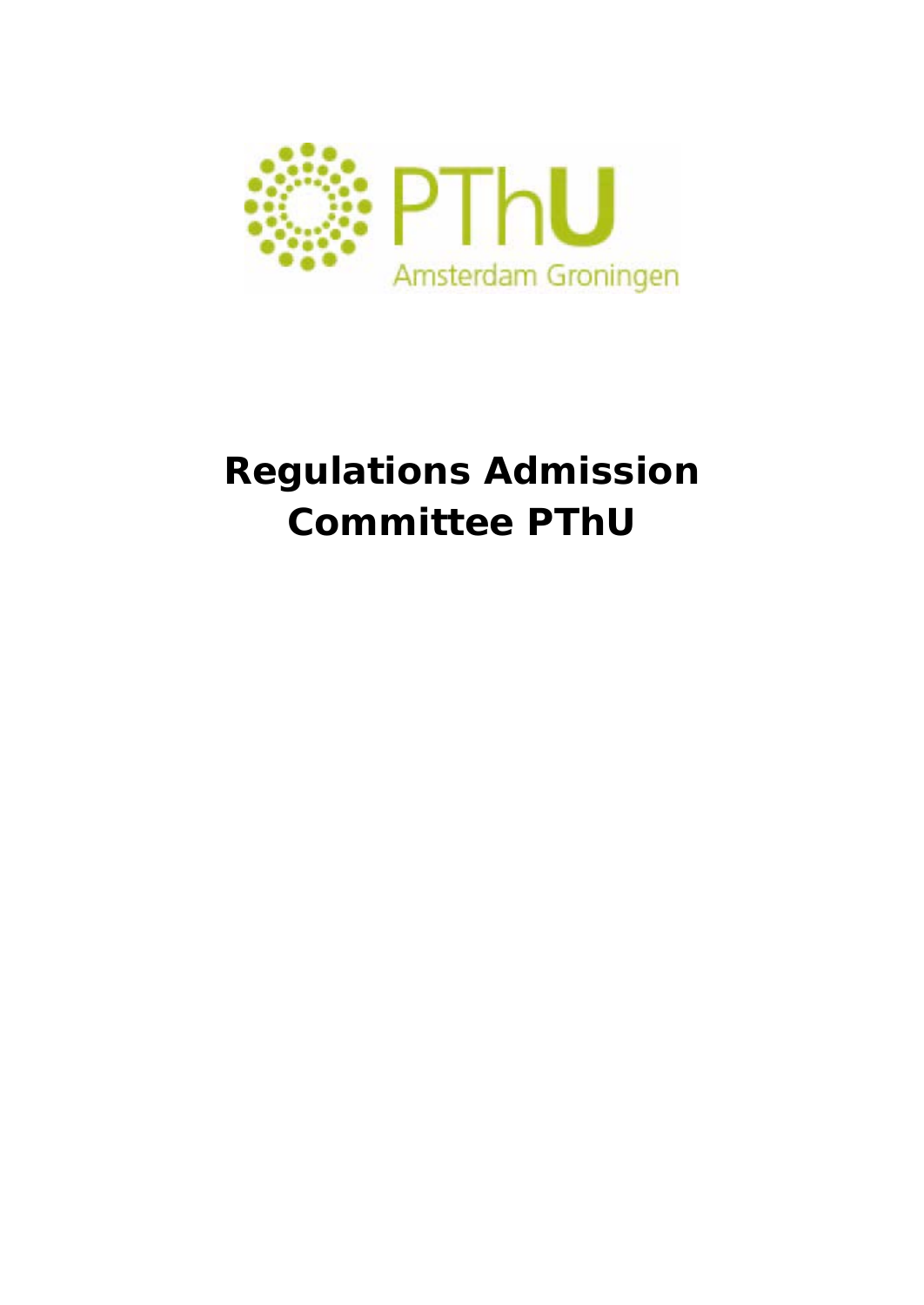

# **Article 1 – Notions**

These regulations understand by:

- a. Committee: the Admission Committee appointed by the Executive Board for executing the authority vested in the committee by the Executive Board to decide on a request to be admitted to an educational trajectory of the university.
- b. Management Regulations: the Management Regulations of the university, as approved by the Supervisory Council on 10 January 2013.
- c. University: the Protestant Theological University.
- d. Teaching staff: a professor of the university, not being an extraordinary professor, or a (senior) lecturer of the university.
- e. Applicant: the person who requests to be admitted to a master programme of the university.
- f. Graduation statement: a signed letter by or on behalf of the Examination Committee of the university, showing that the requirements have been met for the exam in accordance with the Tuition and Examination regulations on the basis of which admission is requested.

## **Article 2 – Composition and appointment members**

- 1. The committee consists of four members, amongst whom the president and the secretary.
- 2. Appointed to the committee are:
	- a. The student dean for the master programmes of the university, Amsterdam location,
	- b. The student dean for the master programmes of the university, Groningen location,
	- c. The course coordinator for the master programmes of the university, Amsterdam location,
	- d. The course coordinator for the master programme of the university, Groningen location.
- 3. The members of the committee are appointed by the Executive Board. The Executive Board assigns one of the members as secretary of the committee. The committee choses a president from its midst, not being the member assigned as secretary by the Executive Board. The president is a teacher in one of the master programmes offered by the university.
- 4. The term of appointment starts on the date of appointment as student dean or course coordinator.
- 5. The term of appointment terminates on the date when employment at the university has been ended, or when the appointment as student dean or course coordinator has been ended.
- 6. The appointment as member of the committee may be terminated ad interim if urgent reasons so require.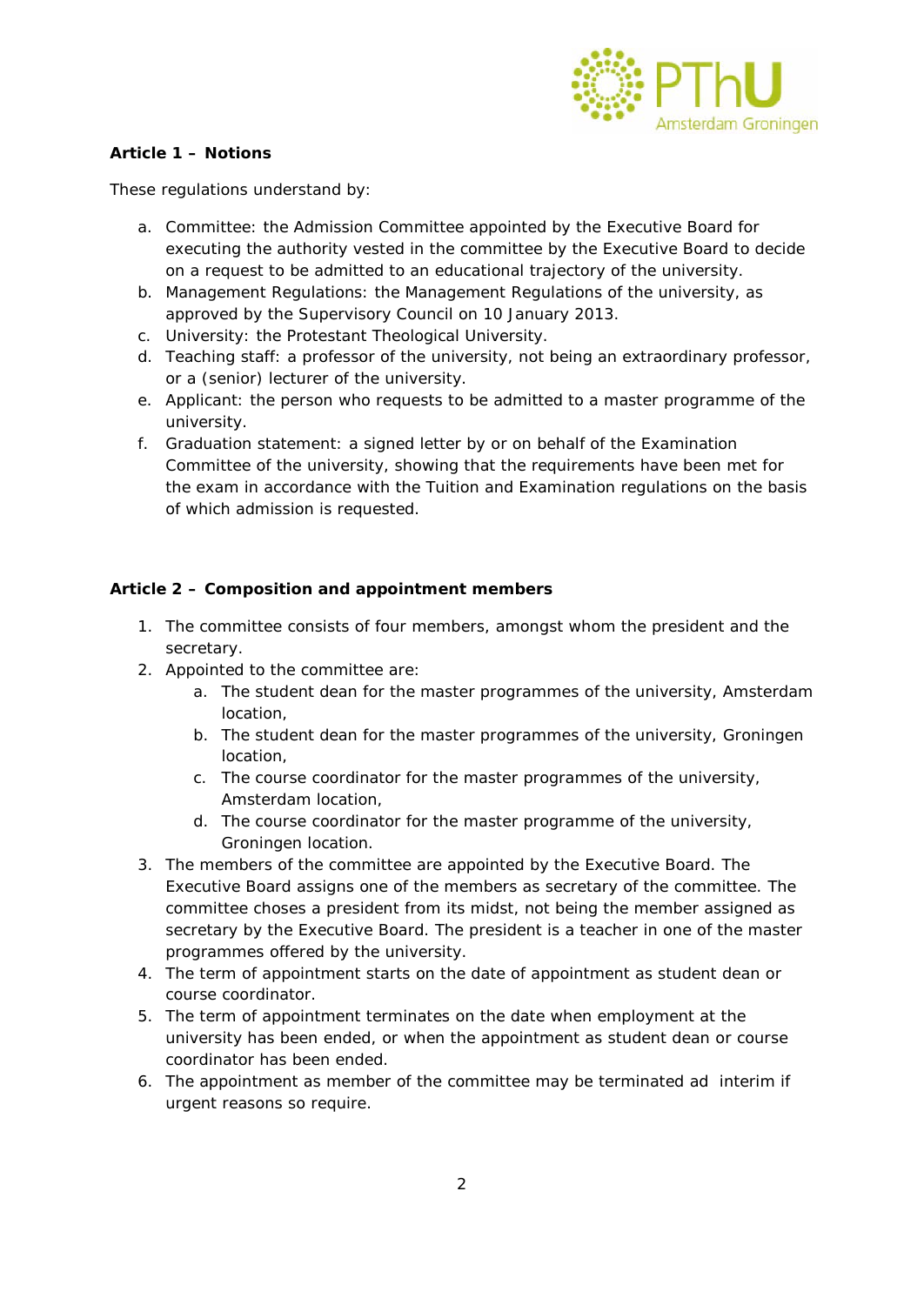

# **Article 3 – Task committee**

- 1. The committee has as its task to decide on the admissibility of the applicant for the master programme of the university for which the applicant wishes to register.
- 2. With a view to admission to the programme the admission committee investigates the applicant's knowledge, insight and skills. The investigation includes a check on the applicant's command of the language used in the programme.
- 3. The conditions for admission to the programme and the desired graduation trajectory for which the applicant wishes to register, are specified in the Tuition and Examination Regulations that apply to the programme.
- 4. The committee may decide on the basis of its investigation as intended sub 2, that the applicant is admissible, inadmissible, or conditionally admissible.

## **Article 4 – Admissible, inadmissible, conditionally admissible**

- 1. An applicant is admissible if the committee establishes that he has met the demands for admission at the time of application on the basis of earlier diplomas, taking into account the applicable Tuition and Examination Regulations, subject to application of sub 4 .
- 2. An applicant is not admissible if the committee establishes that he has not met the demands for admission at the time of application on the basis of earlier diplomas, taking into account the applicable Tuition and Examination Regulations.
- 3. An applicant is conditionally admissible if the committee establishes that he has not yet met the demands for admission at the time of application on the basis of earlier diplomas, taking into account the applicable Tuition and Examination Regulations, but that it may reasonably be expected on the basis of the application that the applicant will meet the intended requirements on 31 August at the latest of the year in which the trajectory for which the applicant wishes to register starts on 1 September.
- 4. An applicant is also conditionally admissible if the applicant has met the demands for admission, taking into account the applicable Tuition and Examination Regulations, but sends a graduation statement or a certified copy of the list of grades instead of the diploma with his application according to Article 5 sub 10.
- 5. A decision of conditional admission is only converted to a decision of unconditional admission if the committee receives the required documents from the applicant by 15 July at the latest, so as to be able to send a written confirmation of the decision of unconditional admission by the committee to the applicant by 31 August at the latest of the year in which the trajectory which the applicant wishes to register for starts on 1 September.
- 6. A decision of the committee is valid until 31 August of the year in which the trajectory which the applicant wishes to register for starts on 1 September.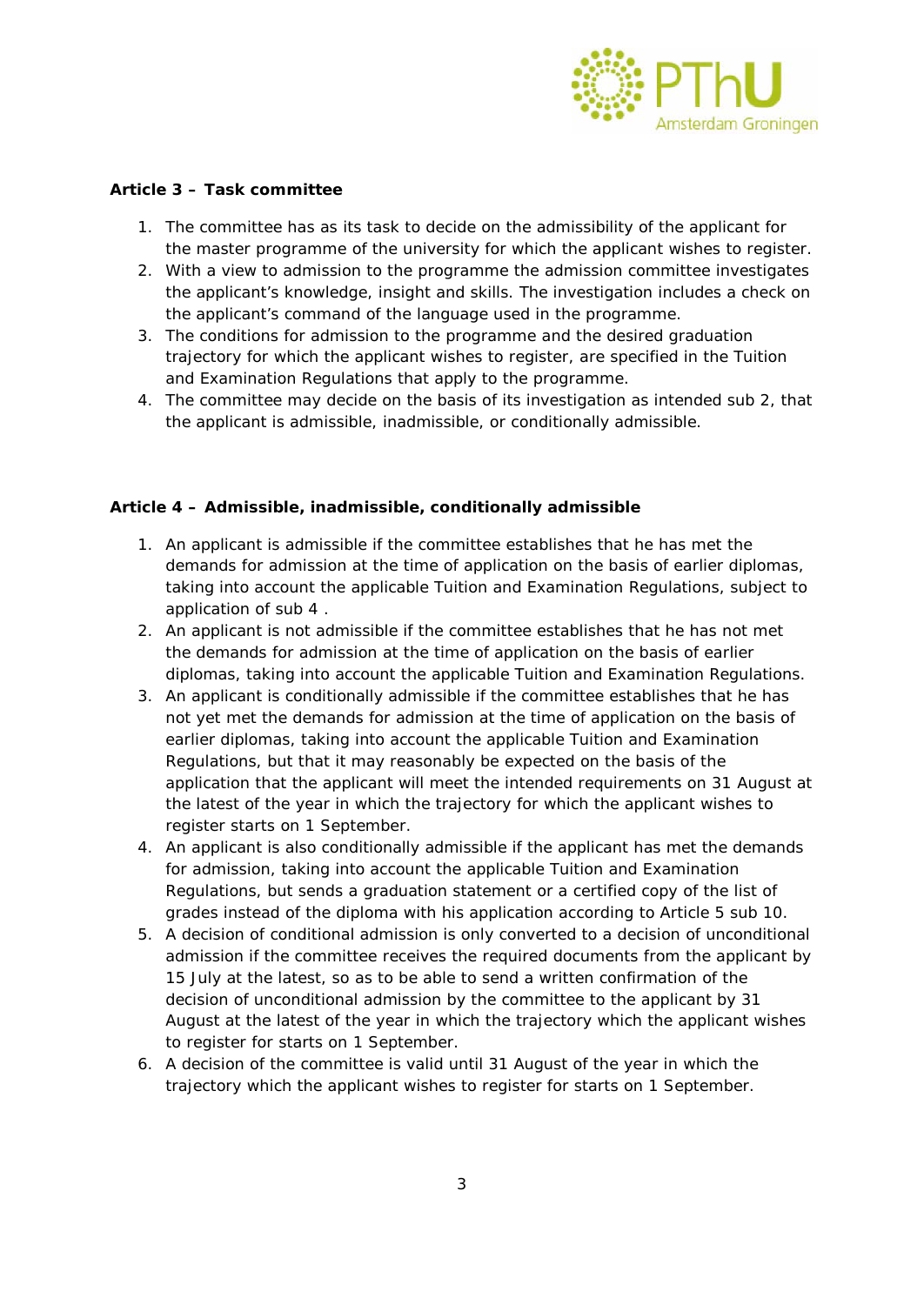

# **Article 5 – The application**

- 1. The committee decides on the admissibility of the applicant on the basis of a request submitted by him in writing.
- 2. The request to assess admissibility for the educational and graduation trajectory for which the applicant wishes to register, is submitted to the secretary of the committee.
- 3. A request to assess admissibility should be received by the secretary of the committee by 1 May at the latest of the year in which the applicant wishes to commence the trajectory on 1 September. Only in case the committee establishes that applicant may rightfully claim special circumstances, as intended in the Tuition and Examination regulations of the trajectory, does the committee deal with a request to assess admissibility received after 1 May. A request to assess admissibility received after 15 July of the year in which the applicant wishes to commence the trajectory on 1 September, will not be considered.
- 4. The committee decides within three weeks on an application. If the committee is not able to decide within a term of three weeks, the secretary notifies the applicant without delay of the term within which the committee will make a decision.
- 5. After receipt of the request as intended sub 2, the secretary assesses it on completeness and admissibility. The secretary provides the applicant with a confirmation of receipt of the application.
- 6. If the secretary concludes that the application does not satisfy the demands of completeness and admissibility, he allows the applicant to complement the application within a reasonable period of time, but with a maximum of two weeks, so that the application may still be considered.
- 7. In case complementation as described sub 6 is required, the term of treatment, as intended sub 4, is extended with two weeks.
- 8. After receipt of a complete and admissible application, the secretary puts the application to the committee for assessment and a decision.
- 9. An application is complete and admissible if it consists of the following documents:
	- a. The application, in which name, address and domicile of the applicant are mentioned and which specifies for which trajectory the applicant requests admission;
	- b. A certified copy of the diploma on the basis of which the applicant requests admission;
	- c. A certified copy of the list of grades of the results of examination components on the basis of which the diploma as intended sub b has been issued.
- 10. If the applicant at the time of the application for admission does not yet have a diploma at his disposal to provide evidence of the successful completion of examination components of the programme concerned, the applicant submits a graduation statement instead of a certified copy of the diploma.
- 11. If the applicant at the time of the application for admission does not have a diploma at his disposal nor a graduation statement, but expects to have a diploma at his disposal within the term as intended in Article 4 sub 5, he submits with his application a certified copy of the list of grades as intended sub 9c. If an applicant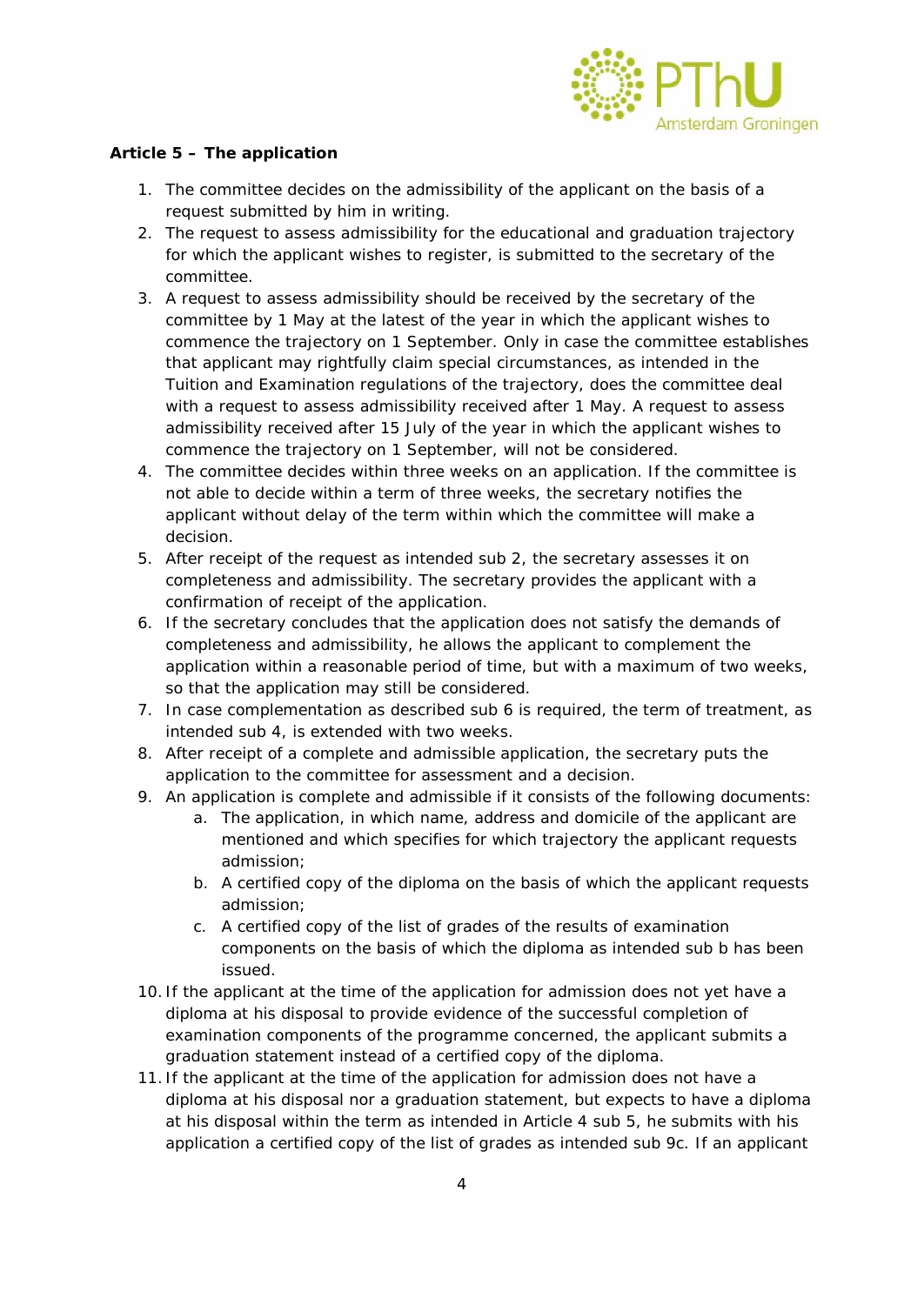

requests admission on the basis of a graduation statement or certified copy of the list of grades, Article 4 sub 5 applies.

- 12.After the secretary has put an application for admission to the committee, the committee checks if the applicant satisfies the requirements for admission for the trajectory which the applicant wishes to register for on the based on the applicable Tuition and Examination regulations for admission to this programme. On the basis of this assessment the committee makes a decision in accordance with Article 4.
- 13. The secretary of the committee informs the applicant of the committee's decision in writing. The decision specifies if the applicant is admissible, not admissible or conditionally admissible. The decision specifies for which curricular programme the applicant is admissible and for which graduation trajectory in this programme. If Article 4 sub 5 applies, the decision specifies at least the term within which the required documents for conversion to an unconditional admission must have been received by the committee.
- 14. The secretary sends a copy of the decision, including the files of the applicant that lie at the base of the committee's decision, to the registrations coordinator.

#### **Article 6 – Registration**

- 1. Applicant can only register for a curricular programme if he possesses a decision of admission to that particular programme.
- 2. If a registered student wishes to change to a different graduation route of the programme during the course of his studies, then this change can only be effectuated after the committee has made a decision on an admission request for the desired graduation route. A request for a change to a graduation trajectory different from the one to which the student had earlier been admitted, is submitted and will be dealt with under Articles 4 and 5 of these regulations.

### **Article 7 – Objection and appeal**

- 1. If the applicant disagrees with the committee's decision, he can object to the decision with the committee within a period of six weeks.
- 2. The objection is treated in accordance with the Objection Regulations of the university.

#### **Article 8 – Other provisions**

1. Annually, on 31 August at the latest, the committee issues a report of its activities and decisions to the Executive Board concerning requests of applicants for admission by 1 September to curricular programmes which the applicants wish to commence by that date.